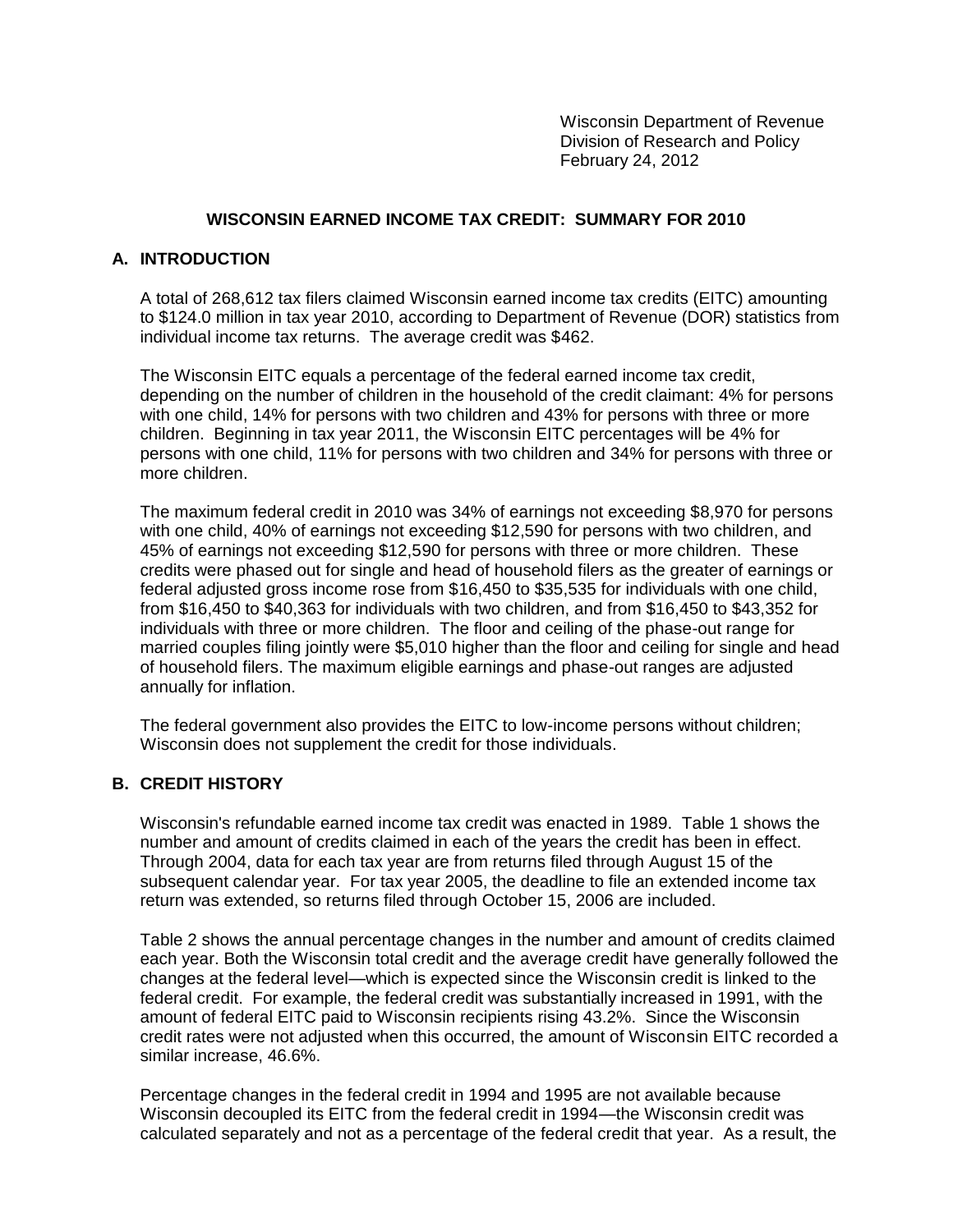amount of the federal credit received was not reported on the Wisconsin tax return. One apparent effect of decoupling was a decrease in participation. The number of persons claiming the Wisconsin EITC was lower in 1994, when the credit was decoupled, than in 1993. Participation rebounded sharply in 1995, surging 11.5%, when the credit was once again based on the federal credit.

The number of Wisconsin EITC recipients and the amount claimed declined in the late 1990s, but both have increased since then. In 2009, the number of recipients and the amount of credits surged again due to a temporary increase in the credit rate for individuals with three or more children and a temporary increase in the eligible income range for married filers. Whereas the number of recipients and the amount of credits increased by 2.7% and 7.0%, respectively in tax year 2008, they increased by 12.7% and 33.4%, respectively in tax year 2009.

|                         |           | <b>Federal Credit</b> |         | Wisconsin            |         |
|-------------------------|-----------|-----------------------|---------|----------------------|---------|
| Tax Year                | Number Of | Amount*               | Average | <b>Credit Amount</b> | Average |
| (\$ thou)<br>Recipients |           |                       | (\$)    | (\$ thou)            | (\$)    |
| 1989                    | 126,511   | \$68,409.8            | \$541   | \$16,464.1           | \$130   |
| 1990                    | 136,205   | 77,718.0              | 571     | 18,916.8             | 139     |
| 1991                    | 153,194   | 111,255.2             | 726     | 27,725.0             | 181     |
| 1992                    | 165,951   | 134,697.7             | 812     | 33,572.0             | 202     |
| 1993                    | 172,425   | 153,726.5             | 892     | 38,652.1             | 224     |
| 1994                    | 171,260   | N/A                   | N/A     | 49,150.1             | 287     |
| 1995                    | 191,019   | 287,033.7             | 1,503   | 54,750.6             | 287     |
| 1996                    | 195,980   | 332,449.8             | 1,696   | 58,177.5             | 297     |
| 1997                    | 194,023   | 344,338.8             | 1,775   | 60,760.8             | 313     |
| 1998                    | 189,102   | 342,960.1             | 1,814   | 59,932.8             | 317     |
| 1999                    | 185,442   | 339,062.5             | 1,828   | 59,057.7             | 318     |
| 2000                    | 185,499   | 342,729.6             | 1,848   | 59,075.7             | 318     |
| 2001                    | 189,586   | 355,624.2             | 1,876   | 60,346.8             | 318     |
| 2002                    | 210,624   | 410,860.2             | 1,951   | 69,029.2             | 328     |
| 2003                    | 214,164   | 423,617.1             | 1,978   | 69,765.9             | 326     |
| 2004                    | 216,707   | 445,730.6             | 2,057   | 73,482.6             | 339     |
| 2005                    | 223,518   | 478,468.8             | 2,141   | 78,831.0             | 353     |
| 2006                    | 227,497   | 506,355.6             | 2,226   | 83,193.4             | 366     |
| 2007                    | 236,691   | 550,017.1             | 2,324   | 89,549.0             | 378     |
| 2008                    | 243,131   | 585,144.5             | 2,407   | 95,848.1             | 394     |
| 2009                    | 273,939   | 708,646.4             | 2,587   | 127,868.2            | 466     |
| 2010                    | 268,612   | \$691,981.9           | \$2,576 | \$124,032.5          | \$462   |

TABLE 1 FEDERAL AND STATE EARNED INCOME TAX CREDITS IN WISCONSIN TAX YEARS 1989 – 2010

\* For taxpayers with Wisconsin EITC only. Data on federal credits for other taxpayers, in particular, persons without children, are not reported on Wisconsin tax returns. N/A Not available. Because the Wisconsin credit was calculated separately from the federal credit in 1994, the amount of federal credit was not recorded on the Wisconsin tax return.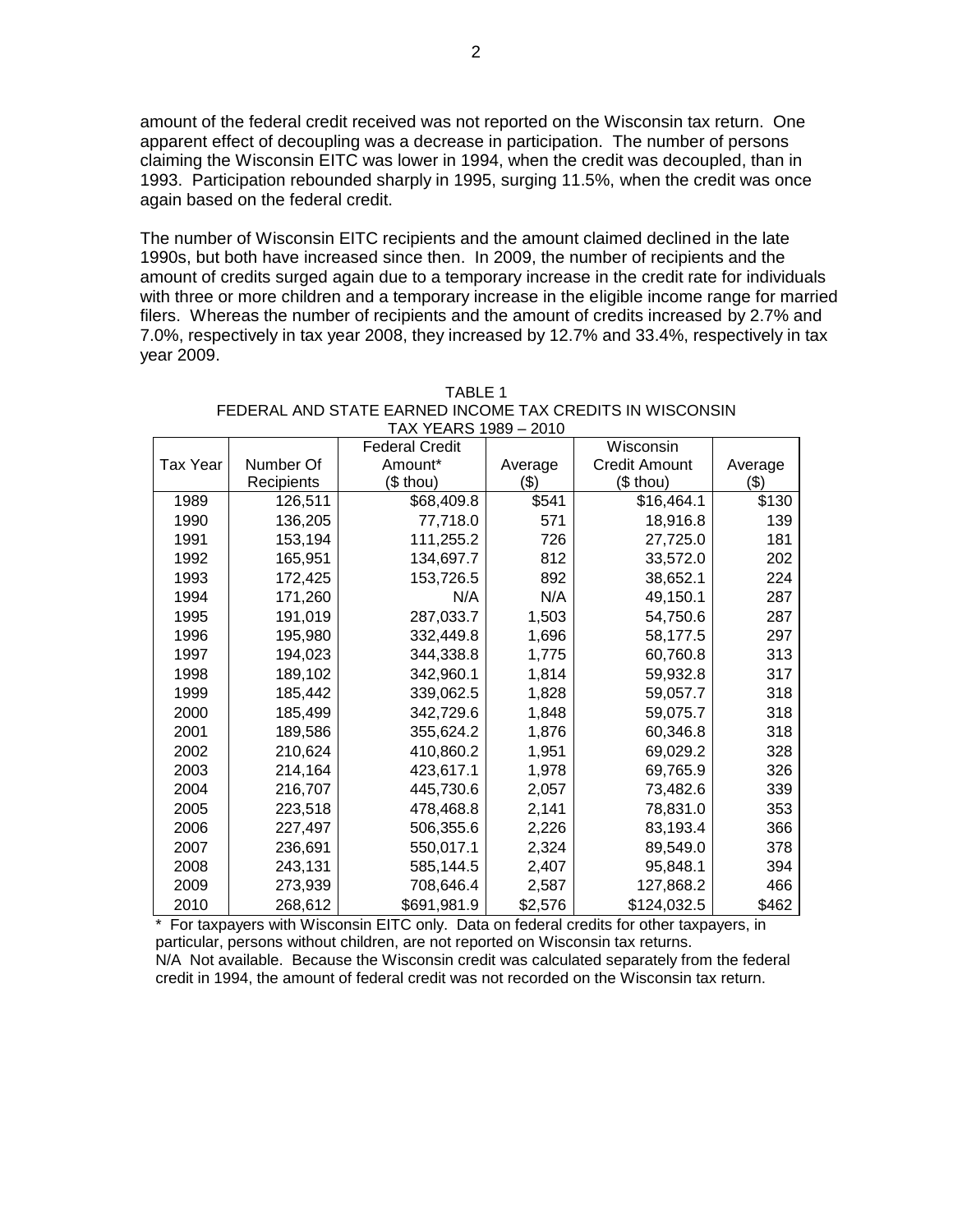| TABLE 2                                                                                                      |                                    |            |           |                      |         |  |  |  |
|--------------------------------------------------------------------------------------------------------------|------------------------------------|------------|-----------|----------------------|---------|--|--|--|
| FEDERAL AND STATE EARNED INCOME TAX CREDITS IN WISCONSIN<br>ANNUAL PERCENTAGE CHANGES, TAX YEARS 1989 - 2010 |                                    |            |           |                      |         |  |  |  |
|                                                                                                              | <b>Federal Credit</b><br>Wisconsin |            |           |                      |         |  |  |  |
| <b>Tax Year</b>                                                                                              | Number Of                          | Amount*    | Average   | <b>Credit Amount</b> | Average |  |  |  |
|                                                                                                              | Recipients                         | $($$ thou) | ( \$)     | $($$ thou)           | (3)     |  |  |  |
| 1990                                                                                                         | 7.7%                               | 13.6%      | 5.5%      | 14.9%                | 6.7%    |  |  |  |
| 1991                                                                                                         | 12.5                               | 43.2       | 27.3      | 46.6                 | 30.3    |  |  |  |
| 1992                                                                                                         | 8.3                                | 21.1       | 11.8      | 21.1                 | 11.8    |  |  |  |
| 1993                                                                                                         | 3.9                                | 14.1       | 9.8       | 15.1                 | 10.8    |  |  |  |
| 1994                                                                                                         | $-0.7$                             | <b>NA</b>  | <b>NA</b> | 27.2                 | 28.0    |  |  |  |
| 1995                                                                                                         | 11.5                               | <b>NA</b>  | <b>NA</b> | 11.4                 | $-0.1$  |  |  |  |
| 1996                                                                                                         | 2.6                                | 15.8       | 12.9      | 6.3                  | 3.6     |  |  |  |
| 1997                                                                                                         | $-1.0$                             | 3.6        | 4.6       | 4.4                  | 5.4     |  |  |  |
| 1998                                                                                                         | $-2.5$                             | $-0.4$     | 2.2       | $-1.4$               | 1.2     |  |  |  |
| 1999                                                                                                         | $-1.9$                             | $-1.1$     | 0.8       | $-1.5$               | 0.3     |  |  |  |
| 2000                                                                                                         | 0.0                                | 1.1        | 1.1       | 0.0                  | 0.0     |  |  |  |
| 2001                                                                                                         | 2.2                                | 3.8        | 1.5       | 2.2                  | $-0.1$  |  |  |  |
| 2002                                                                                                         | 11.1                               | 15.5       | 4.0       | 14.4                 | 3.1     |  |  |  |
| 2003                                                                                                         | 1.7                                | 3.1        | 1.4       | 1.1                  | $-0.6$  |  |  |  |
| 2004                                                                                                         | 1.2                                | 5.2        | 4.0       | 5.3                  | 4.0     |  |  |  |
| 2005                                                                                                         | 3.1                                | 7.3        | 4.1       | 7.3                  | 4.0     |  |  |  |
| 2006                                                                                                         | 1.8                                | 5.8        | 4.0       | 5.5                  | 3.7     |  |  |  |
| 2007                                                                                                         | 4.0                                | 8.6        | 4.4       | 7.6                  | 3.3     |  |  |  |
| 2008                                                                                                         | 2.7                                | 6.4        | 3.6       | 7.0                  | 4.2     |  |  |  |
| 2009                                                                                                         | 12.7                               | 21.1       | 7.5       | 33.4                 | 18.3    |  |  |  |
| 2010                                                                                                         | $-1.9%$                            | $-2.4%$    | $-0.4%$   | $-3.0%$              | $-0.9%$ |  |  |  |

\* For taxpayers with Wisconsin EITC only. Data on federal credits for other taxpayers, in particular, persons without children, are not reported on Wisconsin tax returns. N/A Not available. Because the Wisconsin credit was calculated separately from the federal credit in 1994, the amount of federal credit was not recorded on the Wisconsin tax return.

# **C. CREDITS BY FILING STATUS**

Table 3 reports the number of 2010 EITC recipients, the number of children they have, and the amount of credits they receive by filing status and number of children. As the table shows, most recipients are unmarried. About 59% are heads of household, that is, single persons with children who are considered dependents for tax purposes, and about 10% are single filers who do not claim their children as dependents on their tax returns, typically because the non-custodial parent is allowed the dependency claim.

Married couples, while only about 31% of the recipients, received 39% of the credit and their average credit of \$590 was substantially higher than the averages for heads of household (\$427) and single filers (\$274). Married couples had higher average credits and received a larger share of the total credit amount because a larger percentage of them had three or more children, which qualifies for the largest credit. Thirty-three percent of married claimants had three or more children compared to 8% for single claimants and 15% for head of household claimants.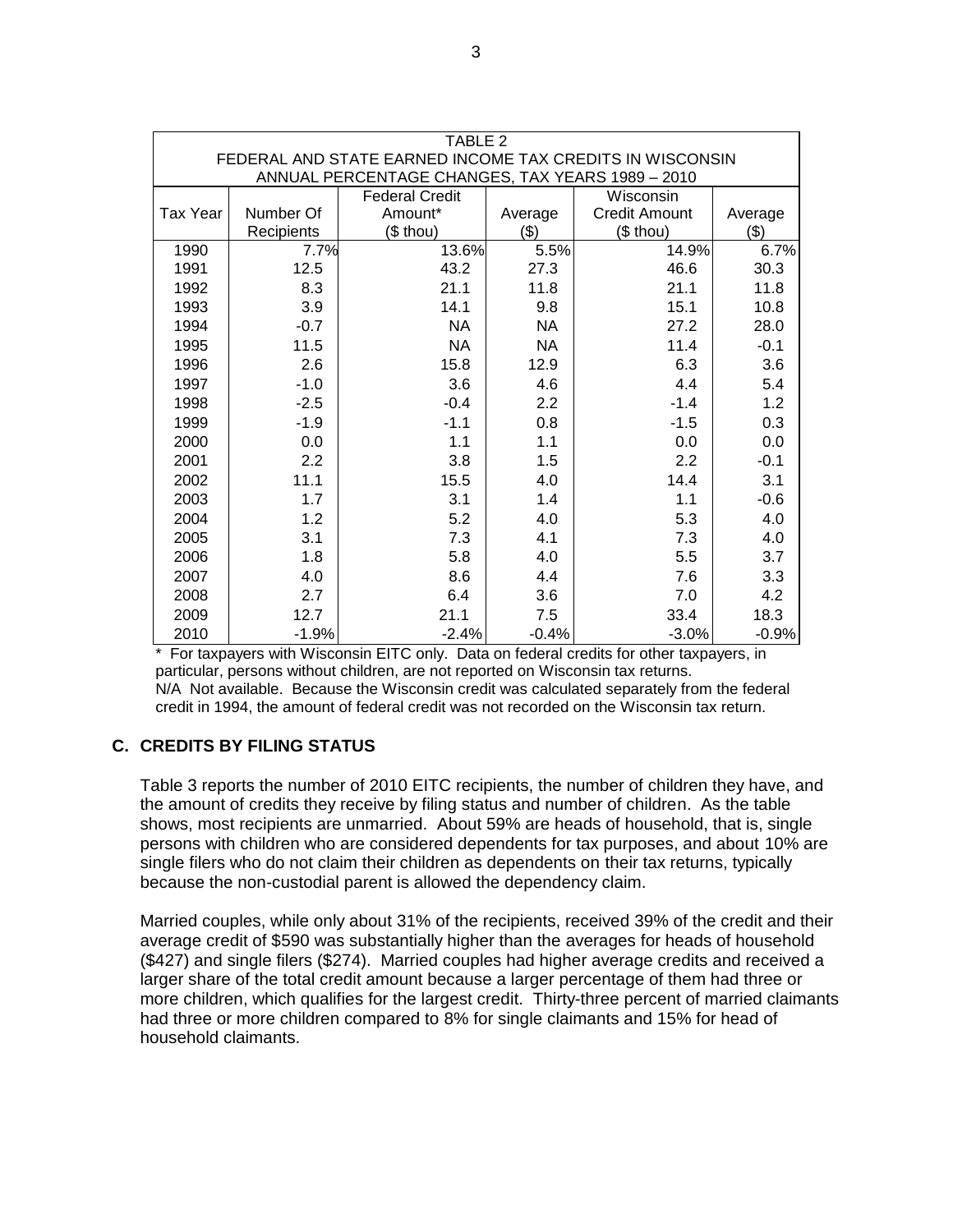| Filing Status/              | Number of | $%$ of | Number of  | <b>Total Amount</b> | % of   |         |
|-----------------------------|-----------|--------|------------|---------------------|--------|---------|
|                             |           |        |            |                     |        | Average |
| <b>Number of Dependents</b> | Credits   | Total  | Dependents |                     | Total  | Amount  |
| Single                      |           |        |            |                     |        |         |
| 1 Dependent                 | 19,261    | 7.2%   | 19,261     | \$1,612,794         | 1.3%   | \$84    |
| 2 Dependents                | 6,164     | 2.3    | 12,328     | 2,728,032           | 2.2    | 443     |
| 3 or More Dependents        | 2,177     | 0.8    | 6,679      | 3,228,017           | 2.6    | 1,483   |
| Subtotal                    | 27,602    | 10.3   | 38,268     | 7,568,843           | 6.1    | 274     |
| <b>Head of Household</b>    |           |        |            |                     |        |         |
| 1 Dependent                 | 84,241    | 31.4   | 84,241     | 6,676,498           | 5.4    | 79      |
| 2 Dependents                | 49,778    | 18.5   | 99,556     | 22,136,875          | 17.8   | 445     |
| 3 or More Dependents        | 24,425    | 9.1    | 75,578     | 38,906,069          | 31.4   | 1,593   |
| Subtotal                    | 158,444   | 59.0   | 259,375    | 67,719,442          | 54.6   | 427     |
| <b>Married Joint</b>        |           |        |            |                     |        |         |
| 1 Dependent                 | 24,540    | 9.1    | 24,540     | 1,769,988           | 1.4    | 72      |
| 2 Dependents                | 30,855    | 11.5   | 61,710     | 11,554,630          | 9.3    | 374     |
| 3 or More Dependents        | 27,171    | 10.1   | 90,039     | 35,419,574          | 28.6   | 1,304   |
| Subtotal                    | 82,566    | 30.7   | 176,289    | 48,744,192          | 39.3   | 590     |
| <b>All Filers</b>           |           |        |            |                     |        |         |
| 1 Dependent                 | 128,042   | 47.7   | 128,042    | 10,059,280          | 8.1    | 79      |
| 2 Dependents                | 86,797    | 32.3   | 173,594    | 36,419,537          | 29.4   | 420     |
| 3 or More Dependents        | 53,773    | 20.0   | 172,296    | 77,553,660          | 62.5   | 1,442   |
| Total                       | 268,612   | 100.0% | 473,932    | \$124,032,477       | 100.0% | \$462   |

TABLE 3 WISCONSIN EARNED INCOME TAX CREDITS BY FILING STATUS AND NUMBER OF DEPENDENTS, 2010

Components may not sum to total due to rounding.

### **D. CREDITS BY NUMBER OF DEPENDENTS**

Table 3 also shows that almost half of the filers claiming an earned income tax credit had one dependent (47.7%), while 32.3% had two, and 20.0% had three or more. Because Wisconsin provides substantially larger credits to larger families, 62.5% of the credit went to recipients with three or more children, 29.4% to those with two children, and 8.1% to those with one child.

The effect of the Wisconsin adjustment for family size can also be seen by comparing the average credit, which was \$1,442 for those with three or more dependents, \$420 for those with two dependents, and \$79 for those with one dependent.

### **E. CREDITS BY COUNTY**

Table 4 shows the number and amount of credits and the average credit for Wisconsin's 72 counties in 2010. Milwaukee County, the state's most populous county, had 64,889 credits totaling \$35.3 million and an average credit of \$544. That county accounted for 24% of all state EITC recipients and 28% of all credits paid. The second largest county, Dane, had 15,256 recipients claiming approximately \$6.3 million, for an average credit of \$415.

The county with the highest average credit was Menominee; its \$642 average was 39% higher than the state average of \$462 and \$98 higher than the \$544 average credit in Milwaukee County, which had the second highest average.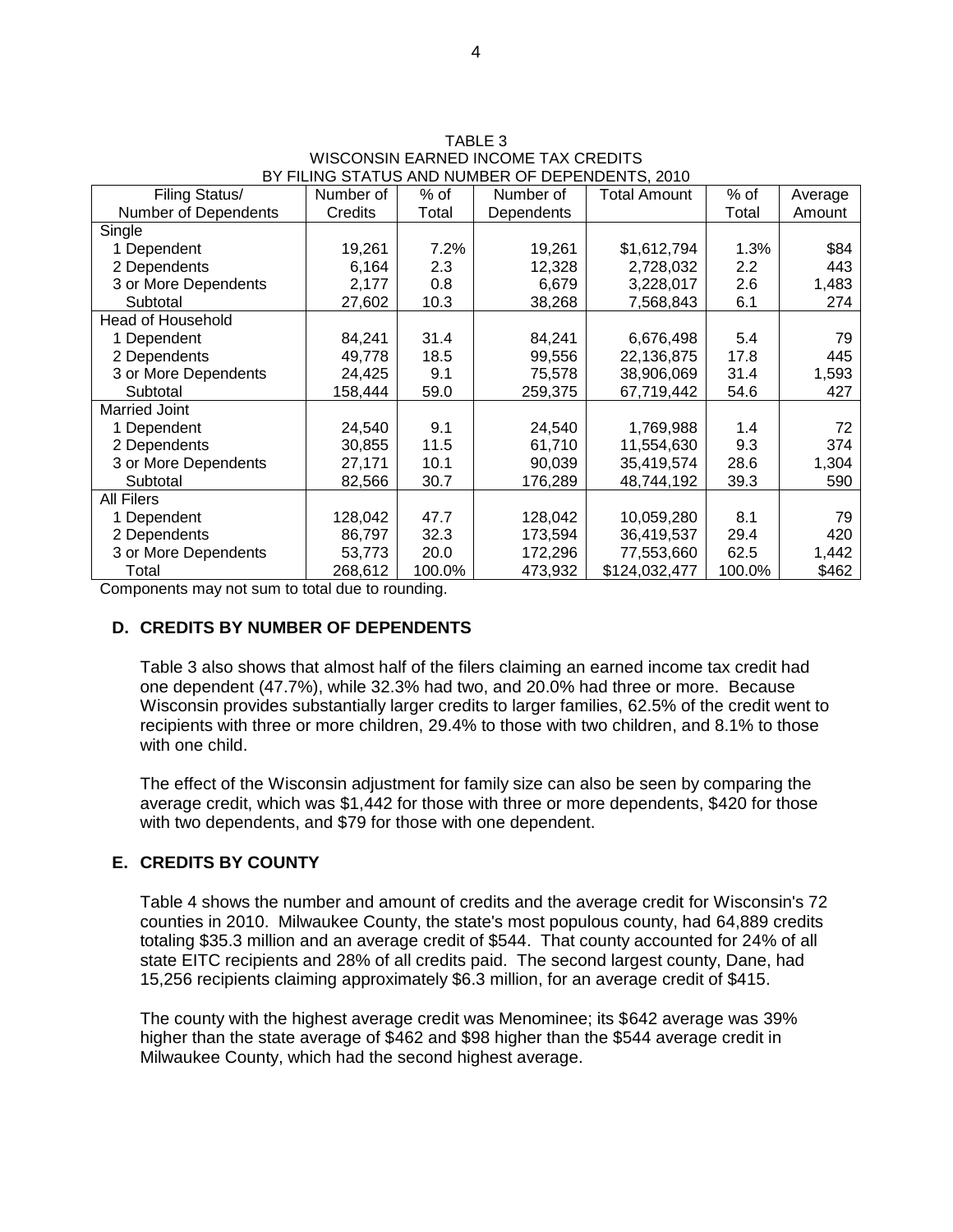TABLE 4 EARNED INCOME TAX CREDITS BY COUNTY, 2010

|                 | Number of | Amount of   | Average     |              | Number     | Amount of     | Average     |
|-----------------|-----------|-------------|-------------|--------------|------------|---------------|-------------|
| County          | Credits   | Credit (\$) | Credit (\$) | County       | of Credits | Credit (\$)   | Credit (\$) |
| Adams           | 1,001     | \$450,591   | \$450       | Marinette    | 2,204      | \$922,509     | \$419       |
| Ashland         | 1,098     | 506,118     | 461         | Marquette    | 770        | 346,694       | 450         |
| <b>Barron</b>   | 2,696     | 1,192,327   | 442         | Menominee    | 545        | 349,706       | 642         |
| <b>Bayfield</b> | 782       | 369,909     | 473         | Milwaukee    | 64,889     | 35,281,603    | 544         |
| <b>Brown</b>    | 11,569    | 5,005,805   | 433         | Monroe       | 2,369      | 1,024,224     | 432         |
| <b>Buffalo</b>  | 683       | 296,531     | 434         | Oconto       | 1,733      | 732,576       | 423         |
| <b>Burnett</b>  | 848       | 396,963     | 468         | Oneida       | 1,709      | 661,767       | 387         |
| Calumet         | 1,394     | 529,666     | 380         | Outagamie    | 7,290      | 3,023,462     | 415         |
| Chippewa        | 3,163     | 1,428,558   | 452         | Ozaukee      | 1,796      | 659,722       | 367         |
| Clark           | 1,605     | 825,320     | 514         | Pepin        | 327        | 155,641       | 476         |
| Columbia        | 2,404     | 901,499     | 375         | Pierce       | 1,261      | 491,653       | 390         |
| Crawford        | 967       | 469,085     | 485         | Polk         | 2,218      | 970,187       | 437         |
| Dane            | 15,256    | 6,328,945   | 415         | Portage      | 2,751      | 1,133,645     | 412         |
| Dodge           | 3,514     | 1,413,034   | 402         | Price        | 728        | 335,107       | 460         |
| Door            | 1,176     | 456,922     | 389         | Racine       | 10,174     | 4,988,636     | 490         |
| Douglas         | 2,283     | 940,219     | 412         | Richland     | 854        | 425,134       | 498         |
| Dunn            | 1,852     | 873,099     | 471         | Rock         | 9,062      | 3,968,384     | 438         |
| Eau Claire      | 4,369     | 1,800,395   | 412         | Rusk         | 891        | 472,723       | 531         |
| Florence        | 191       | 72,842      | 381         | St. Croix    | 2,799      | 1,143,388     | 409         |
| Fond du Lac     | 4,000     | 1,684,437   | 421         | Sauk         | 3,071      | 1,236,076     | 403         |
| Forest          | 572       | 262,443     | 459         | Sawyer       | 1,109      | 538,285       | 485         |
| Grant           | 2,382     | 1,080,953   | 454         | Shawano      | 2,213      | 1,057,788     | 478         |
| Green           | 1,683     | 709,603     | 422         | Sheboygan    | 4,948      | 2,121,555     | 429         |
| Green Lake      | 855       | 386,447     | 452         | Taylor       | 1,040      | 482,171       | 464         |
| Iowa            | 1,133     | 485,866     | 429         | Trempealeau  | 1,476      | 640,945       | 434         |
| Iron            | 311       | 109,527     | 352         | Vernon       | 1,450      | 718,105       | 495         |
| Jackson         | 1,039     | 455,396     | 438         | Vilas        | 1,145      | 509,857       | 445         |
| Jefferson       | 3,312     | 1,352,151   | 408         | Walworth     | 4,306      | 1,978,734     | 460         |
| Juneau          | 1,511     | 686,814     | 455         | Washburn     | 982        | 481,683       | 491         |
| Kenosha         | 8,039     | 3,729,491   | 464         | Washington   | 3,655      | 1,390,522     | 380         |
| Kewaunee        | 816       | 372,277     | 456         | Waukesha     | 8,361      | 3,114,269     | 372         |
| La Crosse       | 4,692     | 1,993,549   | 425         | Waupaca      | 2,477      | 1,048,279     | 423         |
| Lafayette       | 803       | 422,617     | 526         | Waushara     | 1,184      | 565,835       | 478         |
| Langlade        | 1,105     | 524,434     | 475         | Winnebago    | 6,794      | 2,699,020     | 397         |
| Lincoln         | 1,426     | 605,721     | 425         | Wood         | 3,808      | 1,655,608     | 435         |
| Manitowoc       | 3,383     | 1,448,358   | 428         | Other*       | 6,073      | 3,230,357     | 532         |
| Marathon        | 6,237     | \$2,908,715 | \$466       | <b>Total</b> | 268,612    | \$124,032,477 | \$462       |

\* Includes returns for which no county was listed.

Components may not sum to total due to rounding.

## **F. PARTICIPATION BY COUNTY**

Two measures of the extent of participation in the EITC are the percentage of tax returns from the county that claim the credit and the percentage of the county's population in tax filing units receiving the EITC. For the latter measure, the number of people in a tax filing unit was based on the filing status (married couples filing jointly counted as two persons; heads of household and single filers as one) and on the number of dependents claimed for purposes of the EITC.

Table 5 shows both of these measures; again Menominee County stands out with far higher participation than any other county. While the EITC was claimed on 9.7% of all tax returns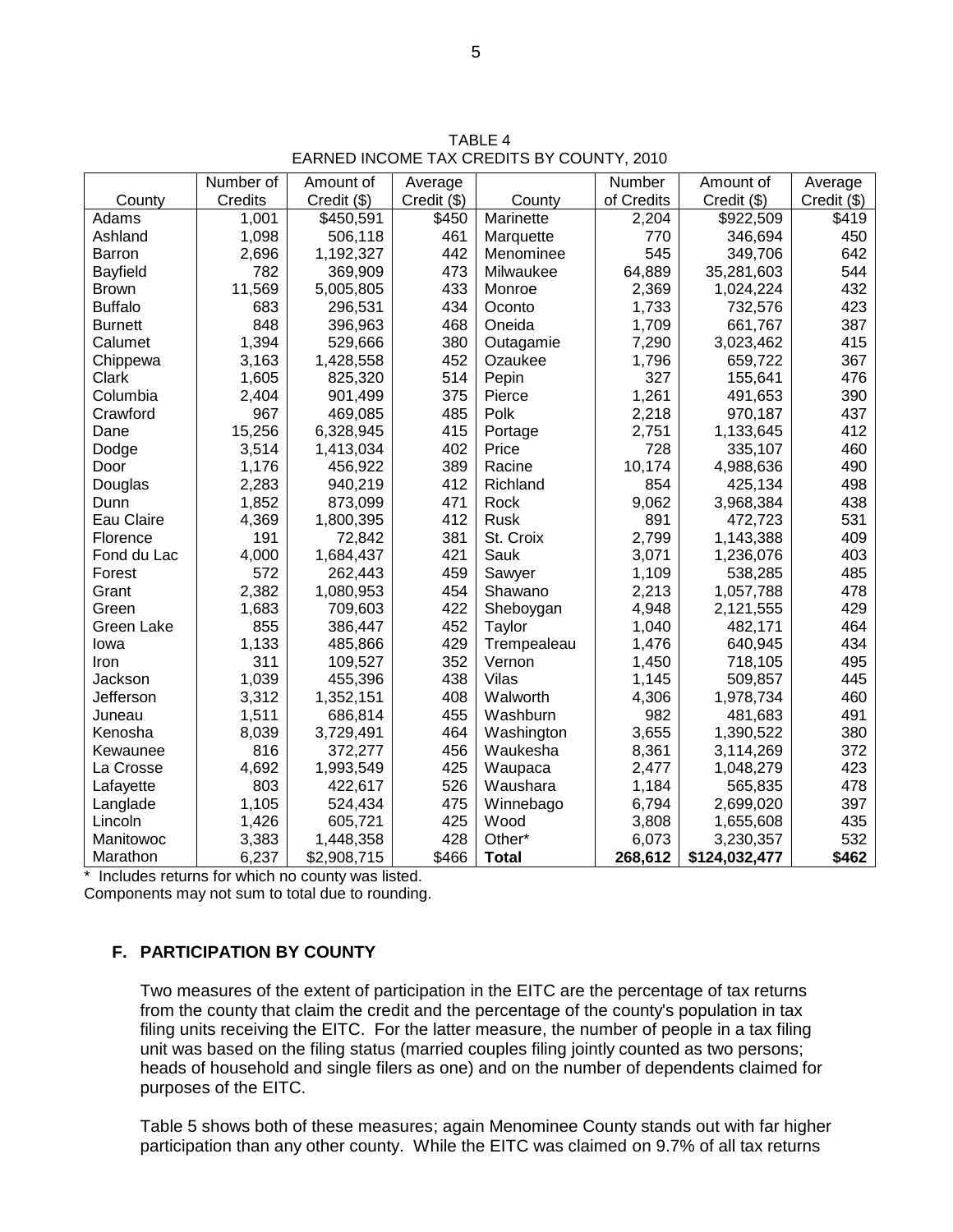statewide, 46.0% of Menominee County returns included a claim for the credit. Similarly, 36.4% of Menominee County's population was in tax filing units receiving the EITC. For all other counties, the percent of returns with the EITC ranged from 4.3% (Ozaukee County) to 15.4% (Milwaukee County) and the share of population in tax filing units receiving the EITC ranged from 6.2% (Ozaukee County) to 20.8% (Milwaukee County).

|                   |         |             | Percent of |            |                         | Percent of |
|-------------------|---------|-------------|------------|------------|-------------------------|------------|
|                   |         |             | Returns    |            |                         | Population |
|                   | Tax     | <b>EITC</b> | with EITC  | 2010       | <b>EITC</b>             | with EITC  |
| County            | Returns | Returns     | (%)        | Population | Population <sup>1</sup> | (%)        |
| Adams             | 8,778   | 1,001       | 11.4%      | 22,213     | 3,150                   | 14.2%      |
| Ashland           | 7,225   | 1,098       | 15.2       | 17,071     | 3,489                   | 20.4       |
| Barron            | 21,576  | 2,696       | 12.5       | 48,399     | 8,539                   | 17.6       |
| Bayfield          | 7,055   | 782         | 11.1       | 16,674     | 2,484                   | 14.9       |
| <b>Brown</b>      | 117,174 | 11,569      | 9.9        | 246,654    | 34,874                  | 14.1       |
| <b>Buffalo</b>    | 6,336   | 683         | 10.8       | 14,268     | 2,174                   | 15.2       |
| <b>Burnett</b>    | 7,017   | 848         | 12.1       | 17,002     | 2,703                   | 15.9       |
| Calumet           | 20,641  | 1,394       | 6.8        | 46,958     | 4,366                   | 9.3        |
| Chippewa          | 27,459  | 3,163       | 11.5       | 62,600     | 10,042                  | 16.0       |
| Clark             | 13,878  | 1,605       | 11.6       | 34,950     | 5,575                   | 16.0       |
| Columbia          | 27,519  | 2,404       | 8.7        | 56,549     | 7,280                   | 12.9       |
| Crawford          | 7,424   | 967         | 13.0       | 17,745     | 3,141                   | 17.7       |
| Dane              | 238,920 | 15,256      | 6.4        | 474,839    | 45,230                  | 9.5        |
| Dodge             | 40,096  | 3,514       | 8.8        | 89,962     | 10,932                  | 12.2       |
| Door              | 14,461  | 1,176       | 8.1        | 30,568     | 3,693                   | 12.1       |
| Douglas           | 18,986  | 2,283       | 12.0       | 44,710     | 6,897                   | 15.4       |
| Dunn              | 17,689  | 1,852       | 10.5       | 43,992     | 6,051                   | 13.8       |
| Eau Claire        | 45,787  | 4,369       | 9.5        | 99,275     | 13,311                  | 13.4       |
| Florence          | 1,969   | 191         | 9.7        | 5,417      | 607                     | 11.2       |
| Fond du Lac       | 47,212  | 4,000       | 8.5        | 102,385    | 12,429                  | 12.1       |
| Forest            | 4,122   | 572         | 13.9       | 10,540     | 1,789                   | 17.0       |
| Grant             | 21,738  | 2,382       | 11.0       | 51,780     | 7,632                   | 14.7       |
| Green             | 17,355  | 1,683       | 9.7        | 36,621     | 5,296                   | 14.5       |
| <b>Green Lake</b> | 9,105   | 855         | 9.4        | 19,772     | 2,695                   | 13.6       |
| Iowa              | 11,083  | 1,133       | 10.2       | 24,329     | 3,628                   | 14.9       |
| Iron              | 2,861   | 311         | 10.9       | 7,093      | 940                     | 13.3       |
| Jackson           | 8,864   | 1,039       | 11.7       | 20,360     | 3,212                   | 15.8       |
| Jefferson         | 37,721  | 3,312       | 8.8        | 81,362     | 10,188                  | 12.5       |
| Juneau            | 11,732  | 1,511       | 12.9       | 27,760     | 4,828                   | 17.4       |
| Kenosha           | 72,333  | 8,039       | 11.1       | 162,694    | 24,330                  | 15.0       |
| Kewaunee          | 9,693   | 816         | 8.4        | 21,530     | 2,667                   | 12.4       |
| La Crosse         | 52,170  | 4,692       | 9.0        | 113,758    | 14,618                  | 12.9       |
| Lafayette         | 7,485   | 803         | 10.7       | 16,556     | 2,703                   | 16.3       |
| Langlade          | 9,438   | 1,105       | 11.7       | 21,868     | 3,544                   | 16.2       |
| Lincoln           | 13,491  | 1,426       | 10.6       | 30,822     | 4,441                   | 14.4       |
| Manitowoc         | 38,416  | 3,383       | 8.8        | 85,074     | 10,848                  | 12.8       |
| Marathon          | 62,704  | 6,237       | 9.9        | 136,874    | 20,042                  | 14.6       |
| Marinette         | 19,149  | 2,204       | 11.5       | 45,188     | 6,891                   | 15.2       |
| Marquette         | 7,107   | 770         | 10.8       | 15,536     | 2,481                   | 16.0       |
| Menominee         | 1,185   | 545         | 46.0       | 4,656      | 1,696                   | 36.4       |
| Milwaukee         | 422,185 | 64,889      | 15.4%      | 928,449    | 193,021                 | 20.8%      |

TABLE 5 EARNED INCOME TAX CREDIT PARTICIPATION BY COUNTY, 2010

j

 $1$  The EITC population was based on the filing status (married couples filing jointly counted as two persons; heads of household and single filers as one) and on the number of dependents claimed for purposes of the EITC.